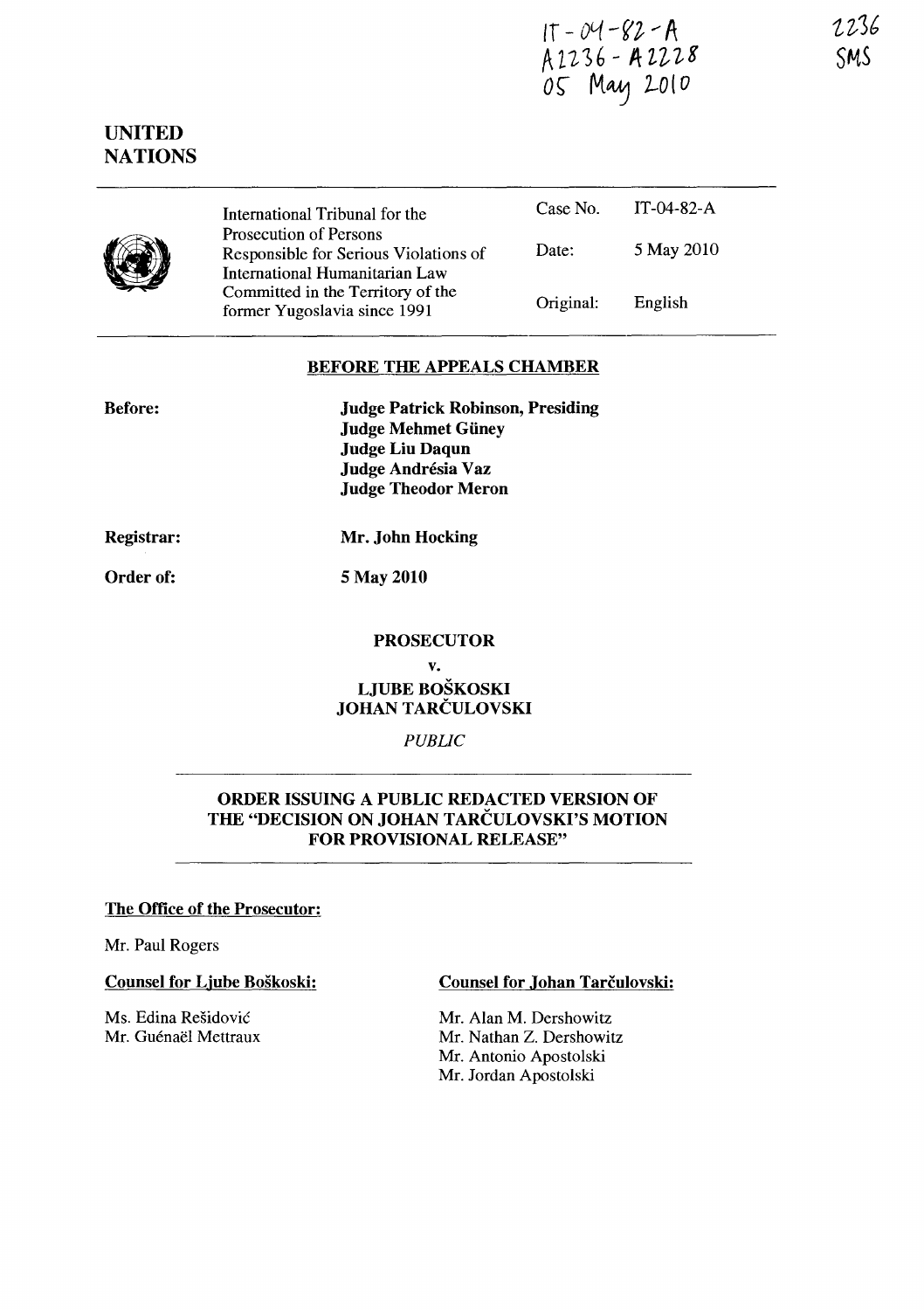$2235$ 

I, MEHMET GÜNEY, Judge of the International Tribunal for the Prosecution of Persons Responsible for Serious Violations of International Humanitarian Law Committed in the Territory of the former Yugoslavia since 1991 ("Tribunal");

NOTING the "Decision on Johan Tarculovski's Motion for Provisional Release" issued confidentially by the Appeals Chamber on 18 December 2008 ("Decision") and signed by Judge Liu in his capacity as then acting Presiding Judge;

NOTING that at the time I presided over the instant case;

CONSIDERING that some of the information contained in the Decision is to remain confidential;

HEREBY ISSUE a public redacted version of the Decision.

Done in English and French, the English text being authoritative.

Dated this fifth day of May 2010,<br>At The Hague, The Netherlands.

 $\frac{1}{\sqrt{2\pi}}$ 

Judge Mehmet Güney

[Seal of the Tribunal]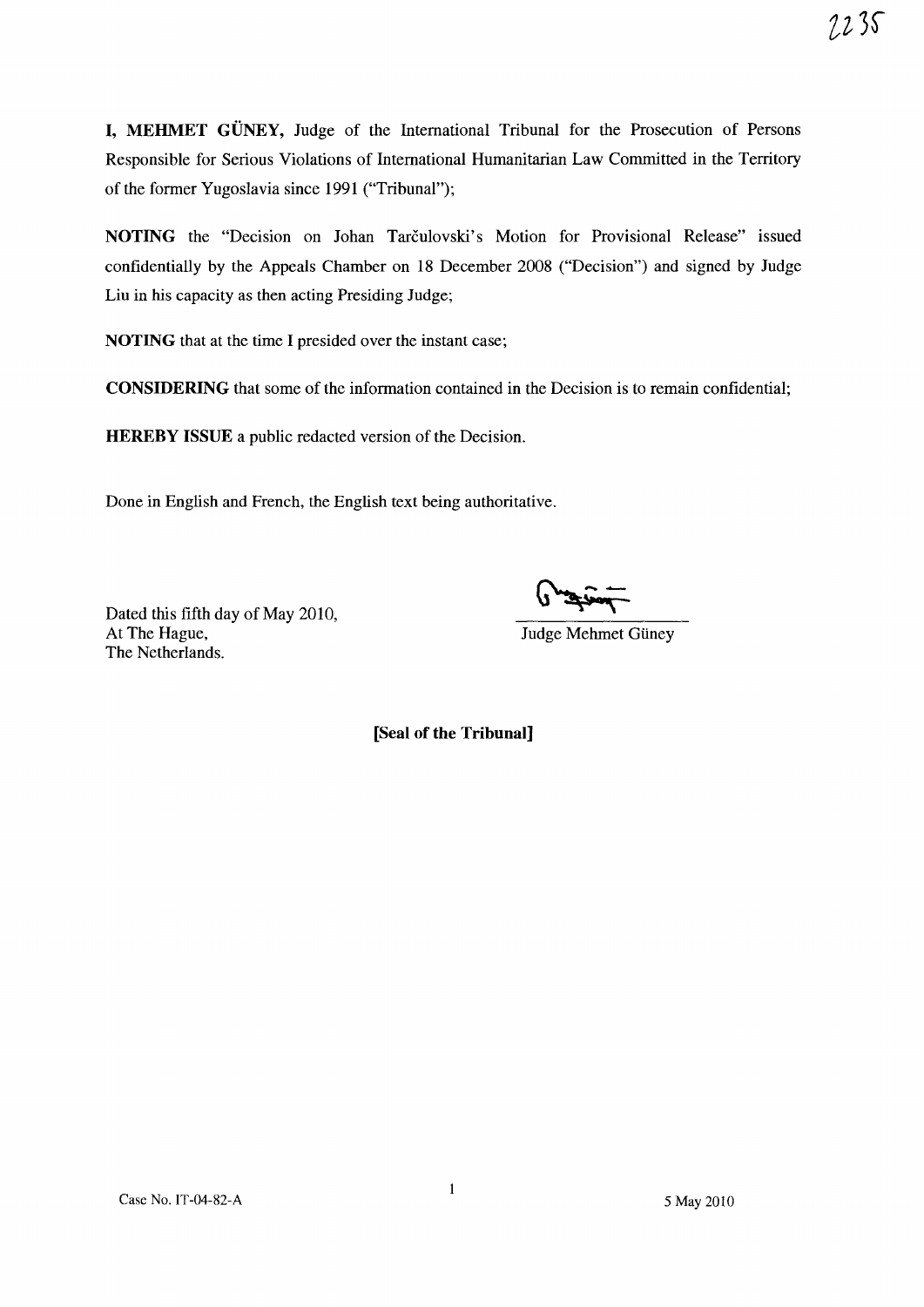# UNITED **NATIONS**



International Tribunal for the Prosecution of Persons Responsible for Serious Violations of International Humanitarian Law Committed in the Territory of the Former Yugoslavia since 1991 Case No. Date: Original: IT-04-82-A 18 December 2008 English

### IN THE APPEALS CHAMBER

| <b>Before:</b> | <b>Judge Mehmet Güney, Presiding</b> |
|----------------|--------------------------------------|
|                | <b>Judge Mohamed Shahabuddeen</b>    |
|                | Judge Andrésia Vaz                   |
|                | <b>Judge Liu Daqun</b>               |
|                | <b>Judge Theodor Meron</b>           |
|                |                                      |

Registrar: Mr. Hans Holthuis

Decision of:

18 December 2008

#### **PROSECUTOR**

v.

### LJUBE BOSKOSKI JOHAN TARCULOVSKI

### *PUBLIC REDACTED VERSION*

# DECISION ON JOHAN TARCULOVSKI'S MOTION FOR PROVISIONAL RELEASE

#### Office of the Prosecutor Mr. Paul Rogers

#### Counsel for Ljube Boskoski Ms. Edina Rešidović and Mr. Guénaël Mettraux

#### Counsel for Johan Tarčulovski

Mr. Alan M. Dershowitz, Mr. Nathan Z. Dershowitz, Mr. Antonio Apostolski and Mr. Jordan Apostolski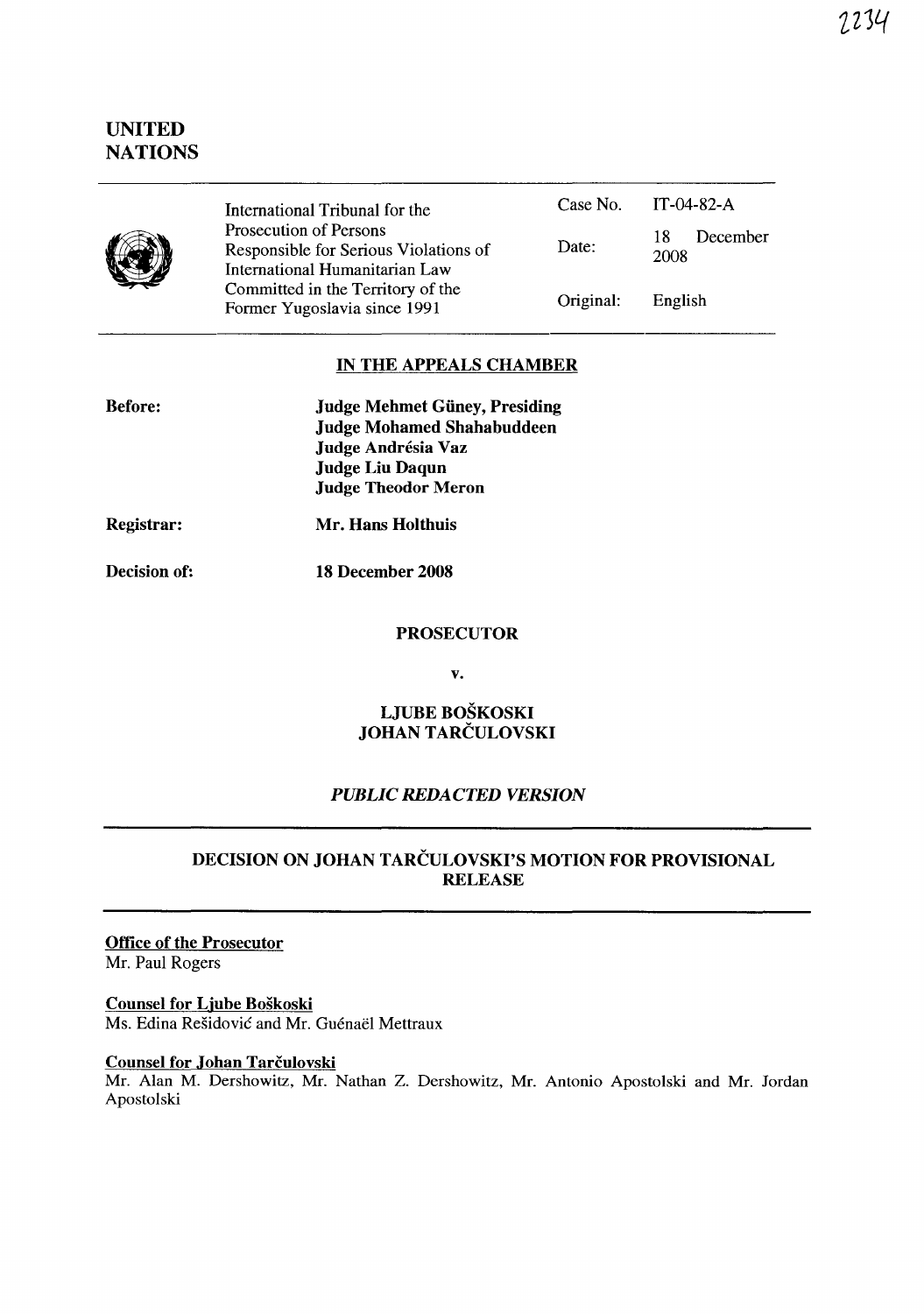1. The Appeals Chamber of the International Tribunal for the Prosecution of Persons Responsible for Serious Violations of International Humanitarian Law Committed in the Territory of the former Yugoslavia since 1991 ("Appeals Chamber" and "Tribunal", respectively) is seized of the "Motion of Johan Tarculovski for Provisional Release with Annexes A through B", filed confidentially by Johan Tarčulovski ("Tarčulovski") on 11 December 2008 ("Motion"). The Office of the Prosecutor ("Prosecution") responded on 15 December 2008, opposing the Motion.! Tarčulovski replied on 17 December 2008.<sup>2</sup>

2. On 10 July 2008, Trial Chamber 11 convicted Tarculovski pursuant to Article 7(1) of the Tribunal's Statute ("Statute") for the crimes of murder, wanton destructions and cruel treatment, as violations of the laws and customs of war under Article 3 of the Statute.<sup>3</sup> It sentenced Tarčulovski to a single sentence of twelve years' imprisonment.<sup>4</sup> The Appeals Chamber is currently seized of the appeals against the Trial Judgement filed by Tarculovski<sup>5</sup> and the Prosecution.<sup>6</sup> Tarculovski has served almost a third of the sentence imposed by Trial Chamber  $II$ .

# **I. APPLICABLE LAW**

3. Pursuant to Rule 65(1) of the Rules of Procedure and Evidence of the Tribunal ("Rules"), a convicted person may bring an application seeking provisional release for a fixed period. By virtue of Rule 107 of the Rules, the whole of Rule 65 applies *mutatis mutandis* to applications brought before the Appeals Chamber under this provision.<sup>8</sup> Rule  $65(I)$  of the Rules thus provides that the

<sup>&</sup>lt;sup>1</sup> Prosecution Response to Motion of Johan Tarčulovski for Provisional Release with Annexes A through B, filed confidentially on 15 December 2008 ("Response").

<sup>2</sup> Reply of Johan Tarculovski to Response of Prosecution to Tarculovski's Motion for Provisional Release, filed confidentially on 17 December 2008 ("Reply").

*<sup>3</sup> Prosecutor v. Ljube Boskoski and lohan Tarculovski,* Case No. IT-04-82-T, Judgement, 10 July 2008 ("Trial Judgement"), para. 607.

<sup>4</sup> Trial Judgement, para. 608.

<sup>&</sup>lt;sup>5</sup> Tarčulovski Notice of Appeal, 8 August 2008. Upon Tarčulovski's second request for extension of time to file his appellant's brief (Tarculovski Motion for Extension of Time to File the Appellant Brief, 1 October 2008), the Appeals Chamber ordered, on 22 October 2008, that the deadline for filing his appellant's brief be postponed to 12 January 2009 (Decision on Johan Tarculovski's Second motion for Extension of Time to File Appeal Brief, 22 October 2008, p. 3).

The Prosecution has appealed the acquittal of Tarculosvki's co-accused, Ljube Boškoski: Prosecution's Notice of Appeal, 6 August 2008; Prosecution's Appeal Brief, filed confidentially on 20 October 2008; Notice of Filing of Public Redacted Version of Prosecution's Appeal Brief, 3 November 2008; Notice of Filing of Corrected Public Redacted Version of Prosecution's Appeal Brief, 4 November 2008; Boskoski Defence Respondent Brief, 1 December 2008; Prosecution's Reply Brief, filed confidentially on 16 December 2008.

<sup>7</sup>Tarculovski was arrested on 14 March 2005 and transferred to UNDU on 16 March 2005 (Trial Judgement, paras. 608, 609). He has continuously been detained since, and his previous motions for provisional release have been denied *(see* Trial Judgement, para. 619; *see* also *Prosecutor v. Ljube Boskoski and lohan Tarculovski,* Case No. IT-04-82-AR-65.1, Decision on Johan Tarculovski's Interlocutory Appeal on Provisional Release, 4 October 2005; *Prosecutor v. Ljube Boskoski and lohan Tarculovski,* Case No. IT-04-82-AR65.4, Decision on Johan Tarculovski's Interlocutory Appeal on Provisional Release, 27 July 2007).

<sup>8</sup>*Prosecutor v. Pavle Strugar,* Case No. IT-0l-42-A, Decision on Defence Request Seeking Provisional Release on the Grounds of Compassion, 2 April 2008, Public Redacted Version ("First *Strugar* Decision"), para. 3; *Prosecutor v. Pavle Strugar,* Case No. IT-01-42-A, Decision on the Renewed Defence Request Seeking Provisional Release on Compassionate Grounds, 15 April 2008, Public Redacted Version ("Second *Strugar* Decision"), para. 5.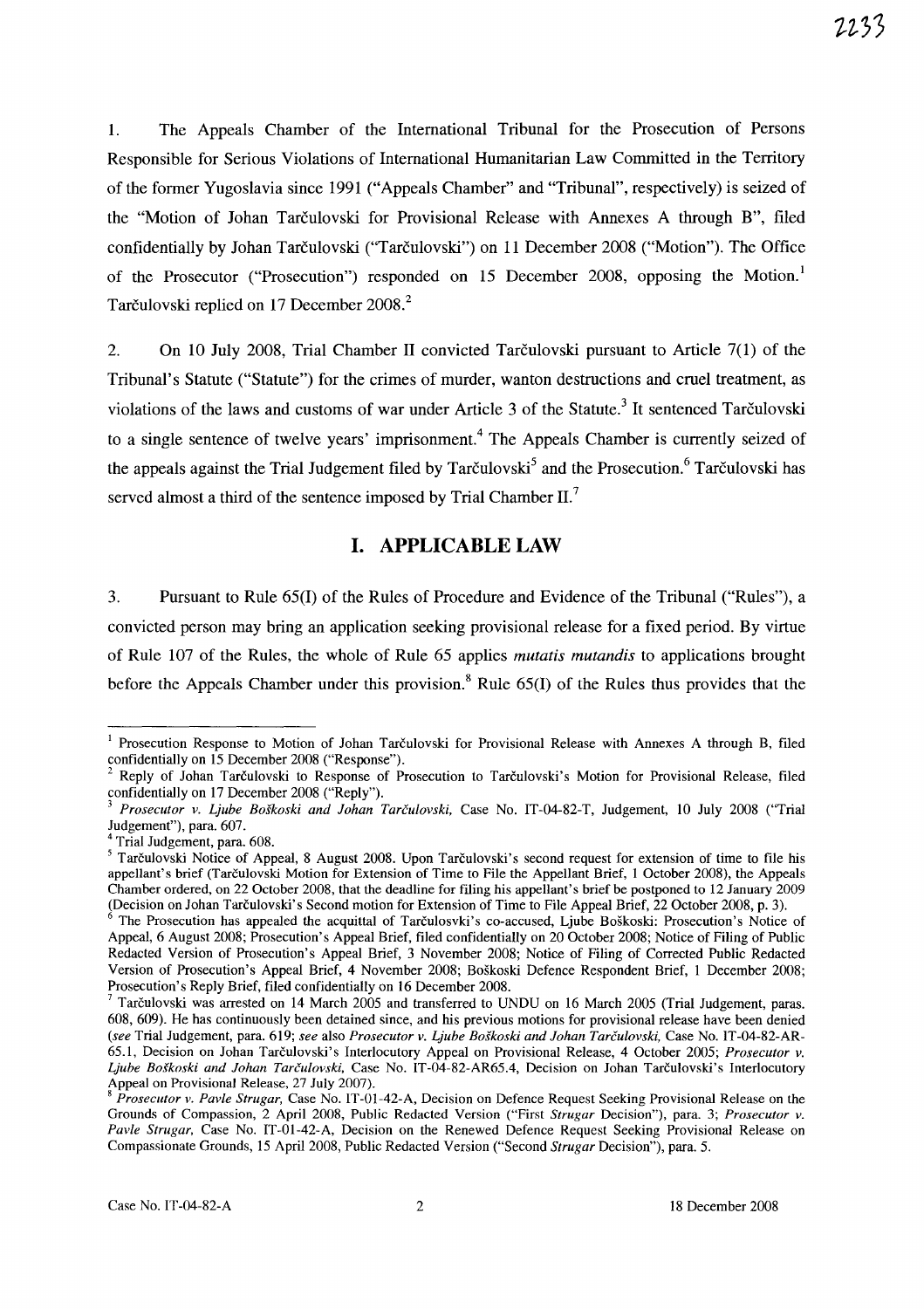Appeals Chamber may grant provisional release if it is satisfied that (i) the convicted person, if released, will either appear at the hearing of the appeal or will surrender into detention at the conclusion of the fixed period, as the case may be; (ii) the convicted person, if released, will not pose a danger to any victim, witness or other person, and; (iii) special circumstances exist warranting such release. These requirements must be considered cumulatively.<sup>9</sup> The Appeals Chamber recalls that "whether an applicant satisfies these requirements is to be determined on a balance of probabilities, and the fact that an individual has already been sentenced is a matter to be taken into account by the Appeals Chamber when balancing the probabilities." $10$ 

#### **11. DISCUSSION**

#### **A. Arguments of the Parties**

4. Tarculovski seeks provisional release for a period of time covering Christmas and New Year from 21 December 2008 to 12 January  $2009<sup>11</sup>$  in order to "spend time" with his wife and two young children in the former Yugoslav Republic of Macedonia ("fYROM").<sup>12</sup> Referring to a [REDACTED] Report<sup>13</sup> and a [REDACTED] Report<sup>14</sup> (collectively "Reports") annexed to the Motion, Tarčulovski submits that his [REDACTED] daughter "[REDACTED]", and that Tarčulovski's absence has "created [REDACTED]".<sup>15</sup> He contends that [REDACTED] his [REDACTED] son "[REDACTED] manifests elements of [REDACTED]".16 Relying again on the Reports, he adds that the negative effects of his prolonged absence can be "substantially alleviated" by his presence at home, and that it would be a "great benefit" to his children if he was with them during the "Christmas and New Year's holidays".<sup>17</sup> He submits that these family circumstances constitute special circumstances under Rule  $65(I)(iii)$  of the Rules.<sup>18</sup>

<sup>9</sup> First *Strugar* Decision, para. 3; Second *Strugar* Decision, para. 5.

<sup>&</sup>lt;sup>10</sup> First *Strugar Decision, para.* 3; Second *Strugar Decision, para. 5; Prosecutor v. Fatmir Limaj et al., Case No. IT-03-*66-A, Decision on Motion on Behalf of Haradin Bala for Temporary Provisional Release, 14 February 2008, para. 5; *Prosecutor v. Stanislav Calic,* Case No. IT -98-29-A, Decision on Defence Request for Provisional Release of Stanislav Galic, 23 March 2005 *("Calic* Decision"), para. 3; *Prosecutor v. Blagoje Simic,* Case No. IT-95-9-A, Decision on Motion of BJagoje Simic Pursuant to Rule 65(I) for Provisional Release for a Fixed Period to Attend Memorial Services for his Father, 21 October 2004 *("Simic* Decision of 21 October 2004"), para. 14.

 $11$  Motion, p. 2, paras 8 and 13. The Appeals Chamber notes that the Motion refers inconsistently to either 22 December 2008 (Motion, p. 2) or 21 December 2008 (Motion, paras 8 and 13; *see also* Reply, para. 9) as the starting date of the requested provisional release.

 $12$  Motion, p. 2, para. 6.

<sup>&</sup>lt;sup>13</sup> Motion, Annex B, [REDACTED].

<sup>&</sup>lt;sup>14</sup> Motion, Annex B, [REDACTED].

<sup>&</sup>lt;sup>15</sup> Motion, para. 6.

<sup>&</sup>lt;sup>16</sup> Motion, para. 6.

<sup>&</sup>lt;sup>17</sup> Motion, para. 7.

<sup>&</sup>lt;sup>18</sup> Motion, para. 6.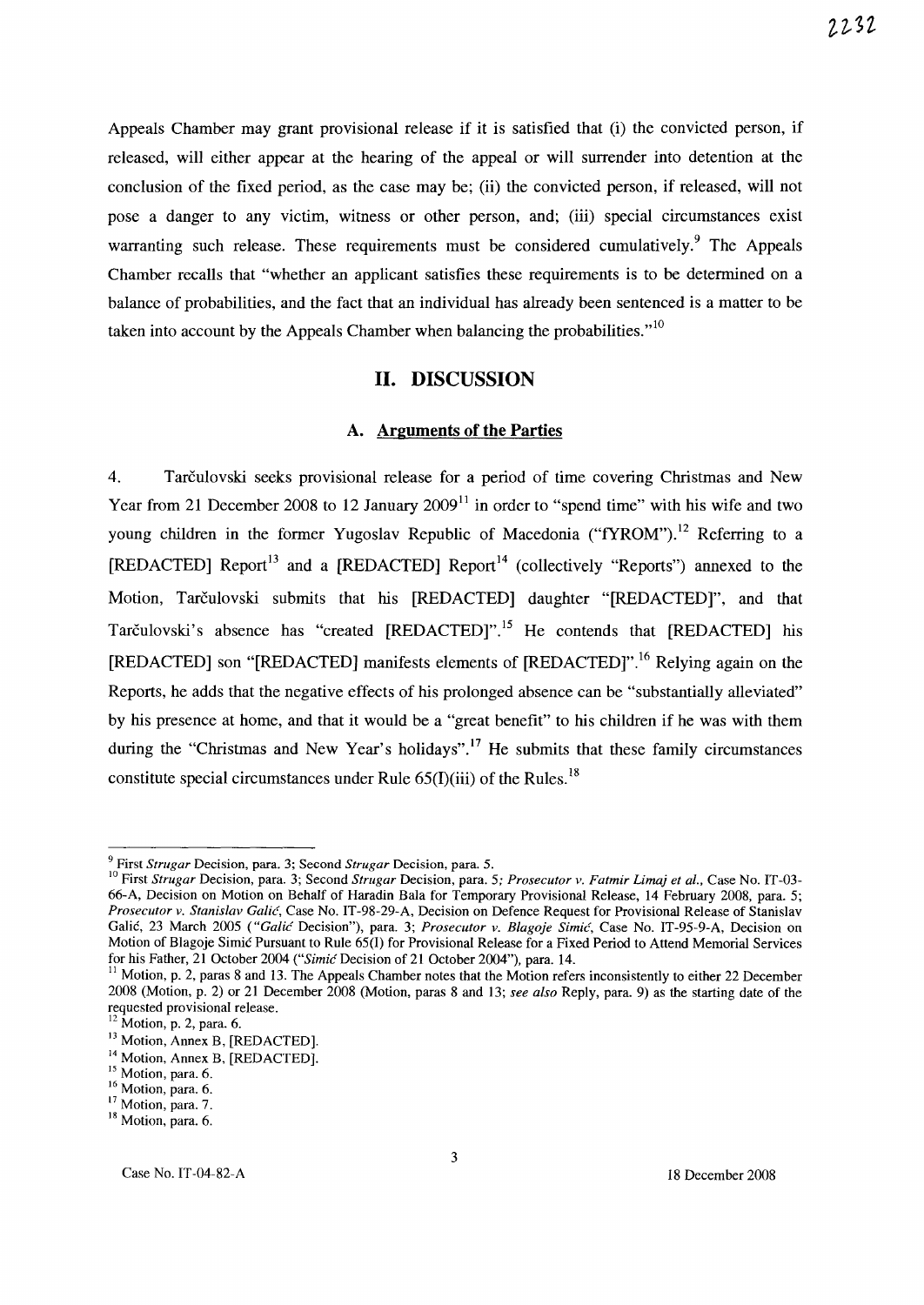5. Tarculovski also submits that the other two conditions under Rule 65(1) are met. He avers that he has shown respect for the Tribunal, and that the government of fYROM has fully cooperated with the Tribunal.<sup>19</sup> In this respect, he provides guarantees from the government of fYROM that, if provisionally released, he will, *inter alia,* be kept under house-arrest and under 24-hour police surveillance,<sup>20</sup> be arrested in case of breach of the conditions of his provisional release and be returned to the Tribunal within 12 hours upon request of the Prosecution or the Tribunal.<sup>21</sup> Tarculovski further contends that, if released, he will not pose a danger to any victim, witness or other person.<sup>22</sup> He finally submits that the circumstances under which his previous requests for provisional release have been rejected are "substantially different", since the trial proceedings are now closed and that it is the first time in the present case that the Appeals Chamber will rule on such request pursuant to Rule  $65(1)$  of the Rules.<sup>23</sup>

6. The Prosecution responds that the conditions of Rule  $65(I)$  of the Rules are not met.<sup>24</sup> It submits in particular that Tarčulovski's submission that his children [REDACTED] does not amount to special circumstances in the sense of Rule 65(1)(iii) of the Rules, and that the Motion should be dismissed on this sole basis.<sup>25</sup> While the Prosecution acknowledges that Tarculovski's children are "[REDACTED]", it argues that there is no suggestion in the Reports<sup>26</sup> that they are in any different position than any other young child forcibly separated from one of his parents.<sup>27</sup> and that their situation, far from showing an acute crisis, is the ordinary situation when a convicted person is a parent. 28 It further contends that while children benefit from having an understanding of both their parents, this could "never suffice as a special circumstance justifying provisional release post-conviction at the appellate stage.<sup>129</sup> The Prosecution additionally submits that Tarculovski has failed to substantiate his allegation that he will pose no danger to victims, witnesses or other

<sup>&</sup>lt;sup>19</sup> Motion, para. 5.

<sup>&</sup>lt;sup>20</sup> The Appeals Chamber notes that Tarčulovski does not indicate the address where he would reside, if released. The guarantees provided by the government of fYROM specify, in this respect, that it would report to the Registrar of the Tribunal immediately and within three days at the latest the address of Tarculovski's residence during the provisional release, and any change of address within three days of the change of the address (Motion, Annex A).

 $<sup>1</sup>$  Motion, paras 4-5, Annex A.</sup>

<sup>&</sup>lt;sup>22</sup> Motion, para. 9.

<sup>&</sup>lt;sup>23</sup> Motion, para. 12.

<sup>24</sup> Response, para. I.

 $25$  Response, paras 2, 5, 6, 8.

<sup>&</sup>lt;sup>26</sup> The Prosecution also observes that there is no indication proving the specialist qualifications of the authors of the Reports to compile [REDACTED] assessments (Response, para. 7).

 $27$  Response, para. 5, citing the [REDACTED] Report, and para. 6.

<sup>28</sup> Response, para. 6.

<sup>29</sup> Response, para. 6.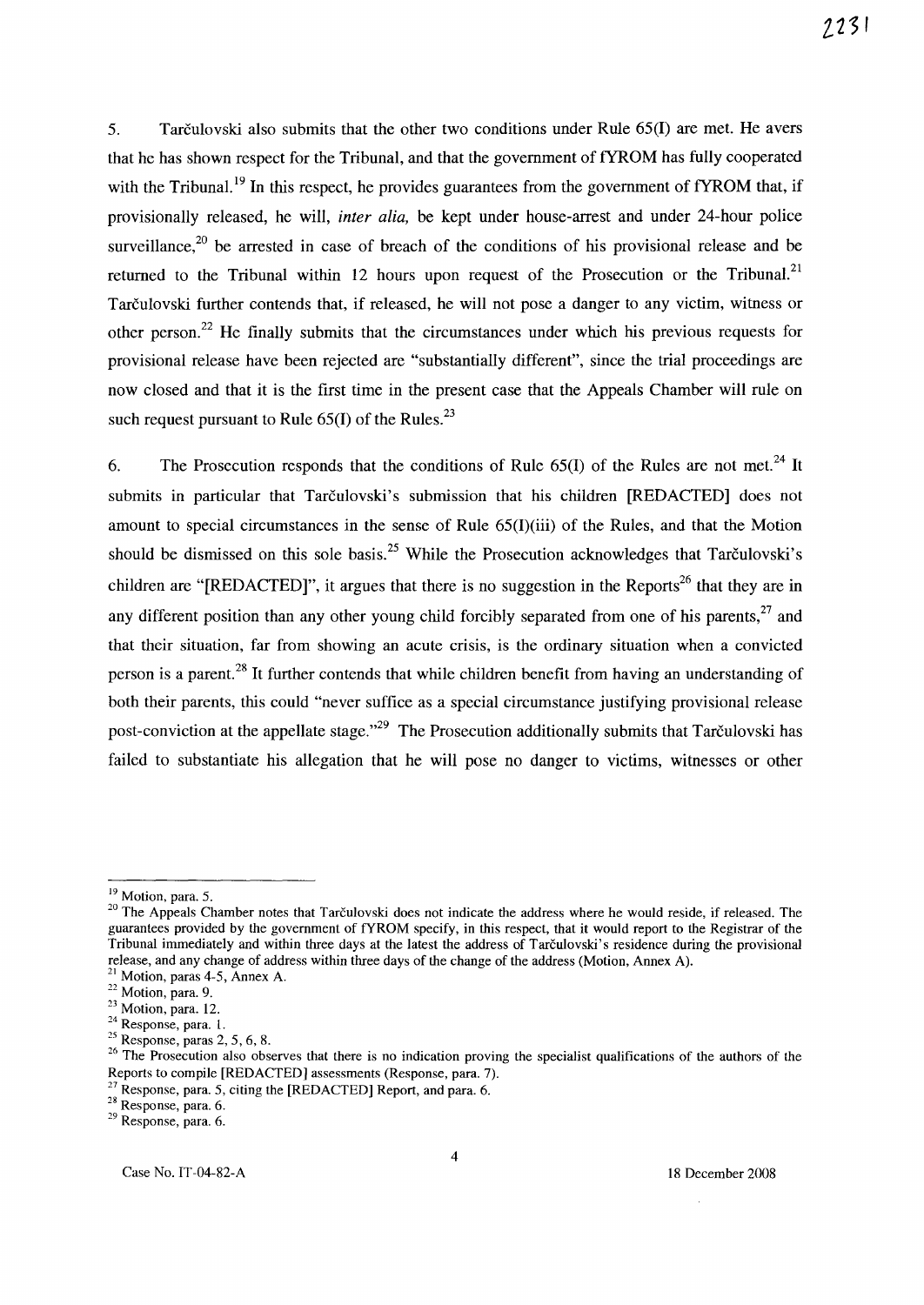persons.30 Finally, it avers that the sentence imposed upon Tarculovski by the Trial Chamber, a factor not considered in previous decisions on provisional release, increases the risk of flight.<sup>31</sup>

7. Tarculovski replies that the Prosecution has opposed the Motion generally without articulating "any concern significant enough to militate against [its] denial".<sup>32</sup> With respect to the risk of flight, he reiterates that he will return to The Hague at the expiration of the provisional release, and argues that while at the time of his previous requests for provisional release he was facing a possible sentence of life imprisonment, the fact that he has been sentenced to "only 12 years, and is already serving [his sentence], must permit a more favorable inference on this condition."<sup>33</sup> He further submits that the Prosecution has failed to "identify any single individual" to whom he would pose a threat, and that any danger is anyway alleviated since he would be in home confinement.<sup>34</sup> He reiterates his arguments regarding the adverse impact of his prolonged absence on his children, arguing that the "fact that the absence of a convicted parent can be said to have a common impact on families [...] does not preclude a grant of provisional release" on the finding that his situation constitutes special circumstances.<sup>35</sup> In this respect, he also alleges that the "[REDACTED] health of a small child" qualifies as a special circumstance within the Tribunal's jurisprudence which "permits provisional release for detainees to visit sick and ailing relatives".<sup>36</sup>

#### B. Analysis

8. As recalled above, "[t]he specificity of the appeal stage is reflected by Rule 65(I)(iii) of the Rules, which provides for an additional criterion, *i.e.* that 'special circumstances exist warranting such release".<sup>37</sup> In situations where an application for provisional release is made pending the appellate proceedings, the Appeals Chamber has concluded that special circumstances related to humane and compassionate considerations exist where there is an acute justification, such as the applicant's medical need or a memorial service for a close family member.<sup>38</sup> The Appeals Chamber

<sup>30</sup> Response, para. 9.

<sup>&</sup>lt;sup>31</sup> Response, para. 10.

 $32$  Reply, para. 1.

 $33$  Reply, para. 2.

<sup>&</sup>lt;sup>34</sup> Reply, para. 3.

<sup>35</sup> Reply, para. 5. He also provides the *curriculum vitae* of both authors of the Reports (Reply, para. 6, Annex A).

<sup>&</sup>lt;sup>36</sup> Reply, para. 8. In this respect, he also alleges that provisional release is not "rarely granted" (Reply, para. 8). In addition, he refers to positive elements of his personality considered by the Trial Chamber in mitigation of his sentence (Reply, para. 7, citing Trial Judgement, para. 600).<br> $37 \text{ First}$  Structure of  $\sum_{n=1}^{\infty}$ .

<sup>37</sup> First *Strugar* Decision, para. 11, and Second *Strugar* Decision, para. 10, both referring to *Prosecutor v. Radoslav Brdanin,* Case No. IT-99-36-A, Decision on Radoslav Brdanin's Motion for Provisional Release, 23 February 2007 *("Brdanin* Decision"), citing *Simic* Decision of 21 October 2004.

<sup>38</sup> First *Strugar* Decision, para. 12; Second *Strugar* Decision, para. 10; *Brdanin* Decision, para. 6; *Prosecutor v. Limaj et al.,* Case No. IT-03-66-A, Decision Granting Provisional Release to Haradin Bala to Attend his Brother's Memorial Service and to Observe the Traditional Period of Mourning, 1 September 2006 *("Limaj et al.* Decision of 1 September 2006"), p. I; *Prosecutor v. Blagoje Simic,* Case No. IT -95-9-A, Decision on Motion of Blagoje Simic for Provisional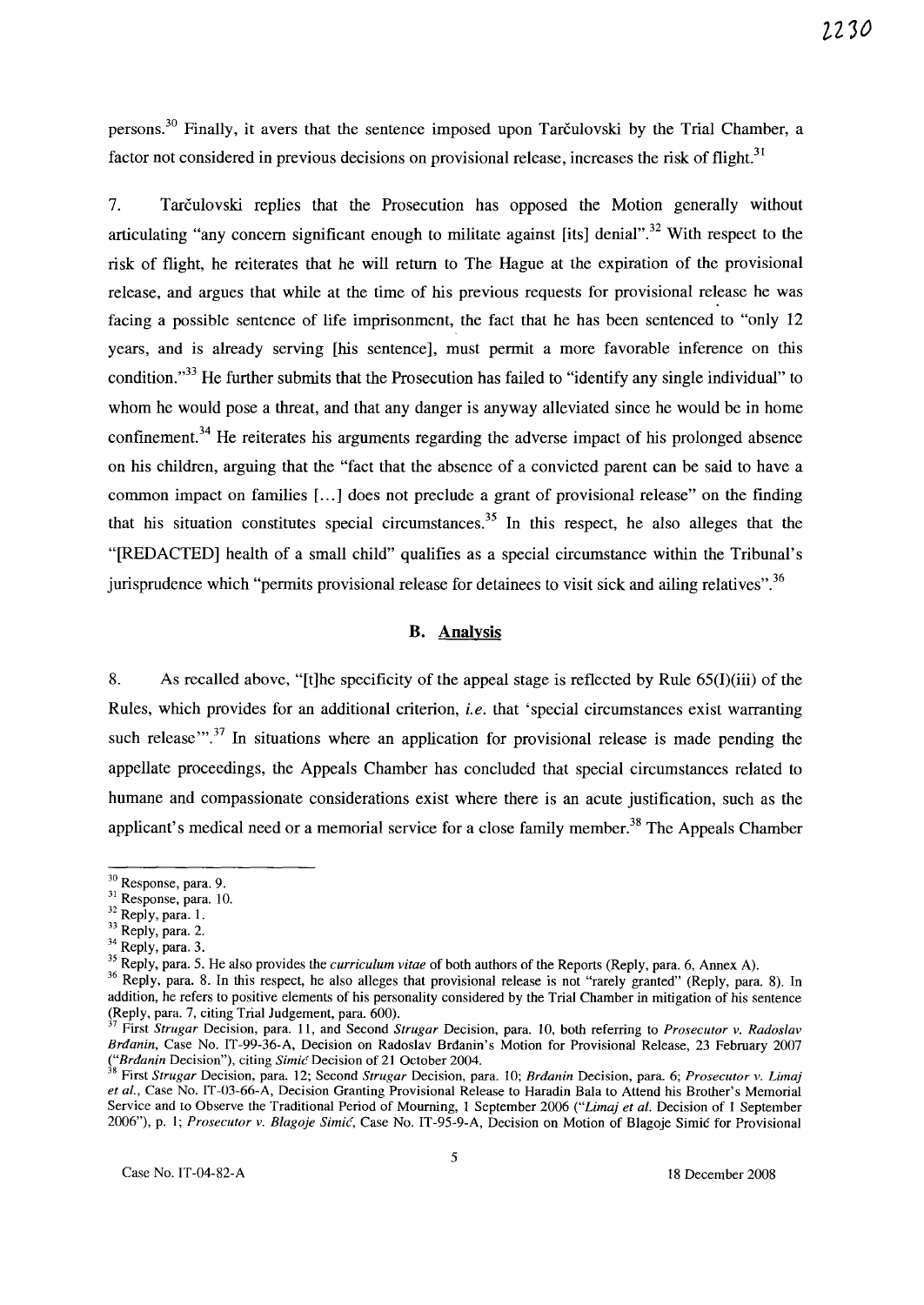has also granted provisional release for a visit to a close family member in extremely poor health and whose death is believed to be imminent.<sup>39</sup> While there is no finite list of situations which may qualify as special circumstances for the purposes of Rule 65(I)(iii) of the Rules, the Appeals Chamber considers the notion of acute justification to be inextricably linked to the scope of special circumstances which could justify provisional release on compassionate grounds at the appellate stage of the proceedings before the Tribunal.<sup>40</sup> It is precisely for that reason that justifications such as wanting to spend time with family<sup>41</sup> or to visit a close relative in poor health condition<sup>42</sup> have explicitly not been recognized as special circumstances under Rule 65(1)(iii) of the Rules.

9. Tarculovski argues that special circumstances justifying his provisional release at this stage of the proceedings exist because of the beneficial effect his presence during three weeks over Christmas and New Year could have on his two young children [REDACTED].<sup>43</sup> The Appeals Chamber notes that the Reports indeed indicate that Tarculovski's children [REDACTED] and that his presence would be beneficial to them.<sup>44</sup> However, the Reports also point out to the "[REDACTED], which exist more or less in this kind of cases".<sup>45</sup> While the Appeals Chamber is sympathetic of the situation of Tarčulovski's children, it finds that it does not amount to an acute justification for granting provisional release at the appellate stage. Therefore, the Appeals Chamber concludes that Tarculovski has not shown the existence of special circumstances within the meaning of Rule 65(I)(iii) of the Rules.

Release for a Fixed Period to Attend Memorial Services of his Mother, 5 May 2006 *("Simic* Decision of 5 May 2006"), p. 3; Prosecutor v. Limaj et al., Case No. IT-03-66-A, Decision Granting Provisional Release to Haradin Bala to Attend his Daughter's Memorial Service, 20 April 2006 ("Limaj et al. Decision of 20 April 2006"), p. 2; *Galić* Decision, para. *15; Prosecutor v. Pavle Strugar,* Case No. IT-01-42-A, Decision on "Defense Motion: Defense Request for Provisional Release for Providing Medical Aid in the Republic of Montenegro", 16 December 2005, p. 2; *Simic* Decision of 21 October 2004, para. 20.

*<sup>39</sup> Prosecutor v. Milorad Krnojelac,* Case No. IT-97-25-A, Decision on Application for Provisional Release, 12 December 2002, pp. 2, 3 (terminal illness); Second *Strugar* Decision, para. 11, where the Appeals Chamber found that Pavle Strugar's sister's health was "drastically deteriorating", and that "the specific diagnoses and symptoms [...] combined with the advanced age of Strugar's sister, qualify as acute justification for the purposes of determining whether the special circumstances envisaged by Rule 65(I)(iii) of the Rules exist"; *Prosecutor v. Dario Kordic and Mario Čerkez*, Case No. IT-95-14/2-A, Decision on Dario Kordic's Request for Provisional Release, 19 April 2004, paras 5, 11, 12, where the provisional release was refused for lack of certainty that the applicant would return in the Tribunal's custody, subject however to the fact that in "case of exceptional circumstances such as *e.g.* a substantial deterioration of the health conditions of Dario Kordic's mother the Defence may submit a detailed request for a temporary controlled visit to his mother".

<sup>40</sup> First *Strugar* Decision, para. 12.

<sup>41</sup>*Simic* Decision of 21 October 2004, para. 21.

<sup>42</sup>First *Strugar* Decision, paras 12-13; *See also Brdanin* Decision, para. 6, referring to *Prosecutor v. Miroslav Kvocka*  et al., Case No. IT-98-30/1-A, Order of the Appeals Chamber on the Motion for Provisional Release by Miroslav K vocka, 11 September 2002, p. 4.

<sup>43</sup> Motion, paras 6-7; *See also* [REDACTED] Report, which states: [REDACTED]; and [REDACTED] Report, which reads: [REDACTED].

Motion, Annex B.

<sup>&</sup>lt;sup>45</sup> [REDACTED] Report, which states also: "There is no need of pointing out the need of two parents for establishment of [REDACTED] in childhood, especially from the age after the first year of life." *See also* [REDACTED] Report, which reads: "The family is functioning specifically as a family with one parent."